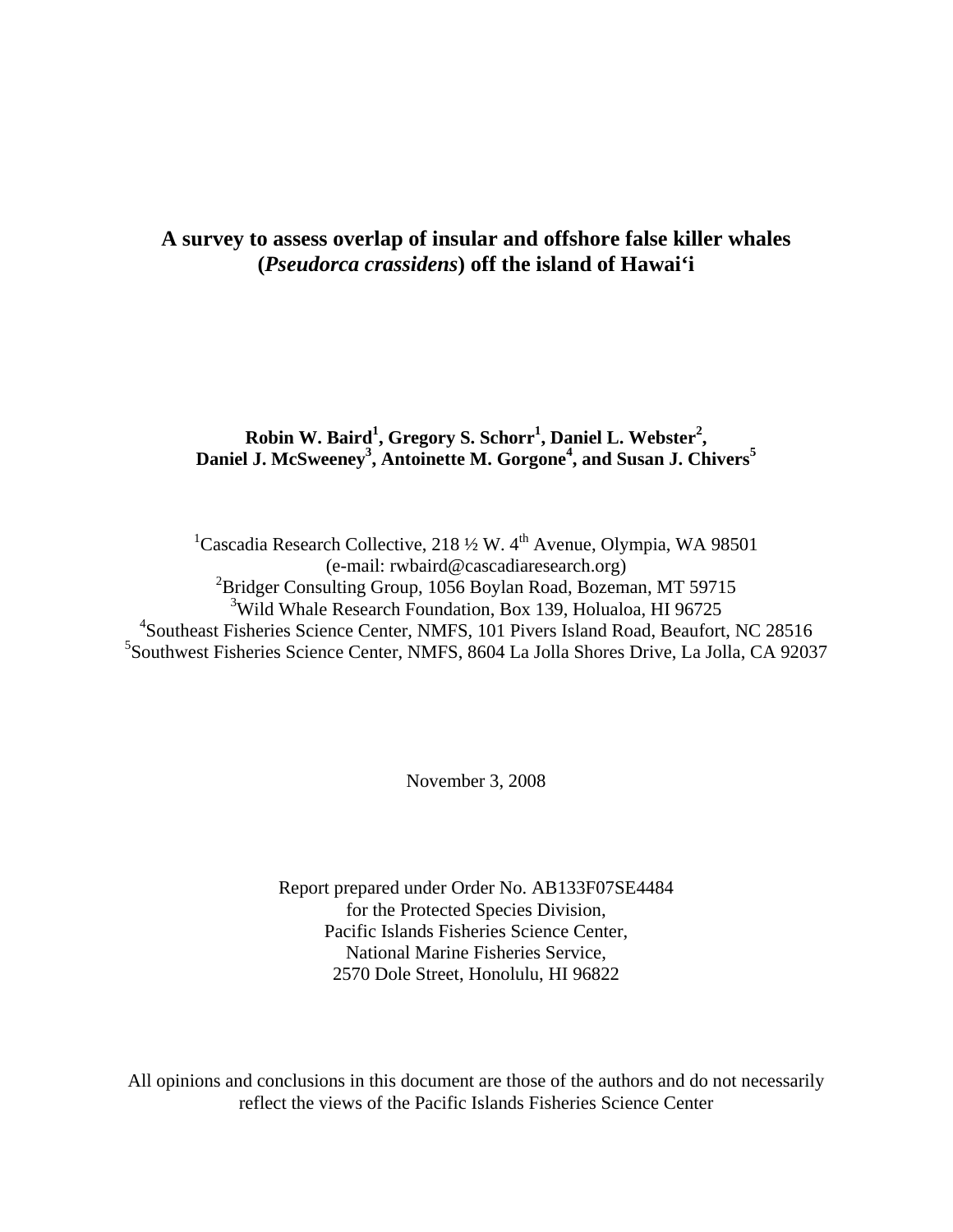### **Summary**

 There are two populations of false killer whales within the Hawaiian Exclusive Economic Zone, an insular population around the main Hawaiian Islands and an offshore population. In order to assess the degree of overlap of individuals from these populations, surveys offshore of the island of Hawai'i were undertaken in 2008, using a medium-sized charter vessel to survey further from shore than has been undertaken in previous small-boat surveys. In 10 days of survey effort 1,850 km of trackline were covered, with more than 60% of the effort in depths >4,000 m, and survey coverage out to 129 km from shore. Forty sightings of nine species of odontocetes were documented, with high sighting rates of species typically seen in very deep waters in Hawai'i, including rough-toothed dolphins ( $n = 11$  sightings), striped dolphins ( $n = 5$  sightings), and Risso's dolphins ( $n = 3$  sightings). Three sightings of false killer whales were documented from 106-124 km offshore, all on Jaggar Seamount. A comparison of photographs of 13 distinctive/very distinctive individuals to a catalog of 152 distinctive/very distinctive individuals photo-identified around the main Hawaiian Islands revealed no matches, suggesting the individuals documented were part of the offshore population. Genetic analyses of three biopsy samples collected from two of the groups encountered confirmed these individuals were part of the offshore population.

### **Introduction**

 False killer whales in the central tropical Pacific interact with long-line fisheries, and are occasionally killed or seriously injured in those fisheries (Forney and Kobayashi 2007). Within the Hawaiian Exclusive Economic Zone (EEZ) the estimated number killed or seriously injured exceeds the Potential Biological Removal (PBR) level, based on available population estimates (Forney and Kobayashi 2007; Carretta et al. 2007). Fishing effort, and thus mortality or serious injury of false killer whales, does not occur evenly throughout the Hawaiian EEZ. Most of the long-line fishing effort occurs in the eastern half of the Hawaiian EEZ, with little effort in waters offshore of the northwestern Hawaiian Islands. Furthermore, to reduce competition with nearshore fisheries, the Hawai'i-based long-line fishery is managed with geographic closures around the main Hawaiian Islands. This boundary varies in part seasonally; from February through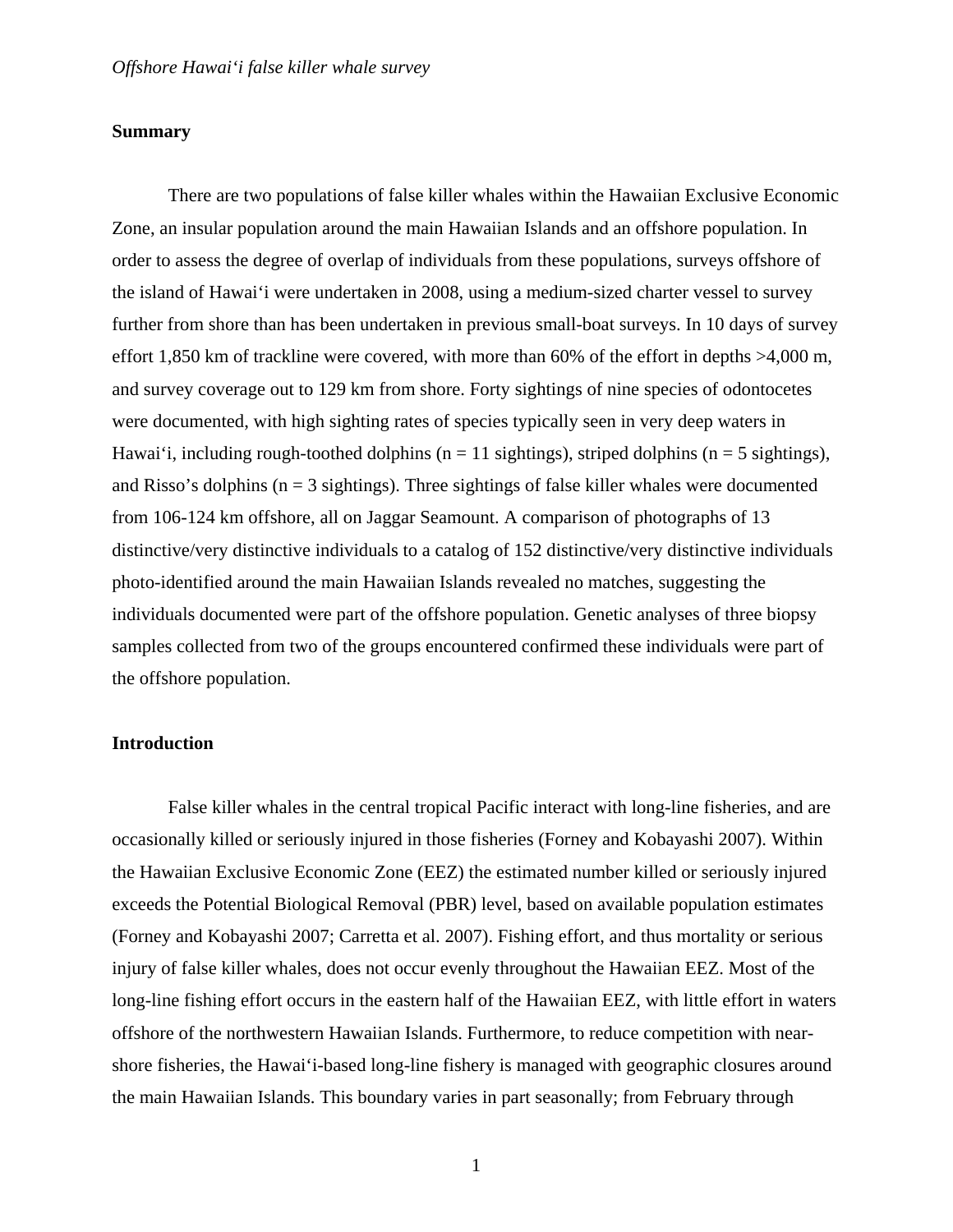September the closest that long-line fishing may occur to the main Hawaiian Islands is 79 km (42.4 nm), while from October through January more than half the boundary contracts towards the islands, with some long-line fishing occurring as close as 45 km (24.3 nm) from the main Hawaiian Islands.

 Within the Hawaiian EEZ, two genetically differentiated populations of false killer whales have been identified, an insular population, known to be associated with the main Hawaiian Islands, and an offshore population (Chivers et al. 2007; Baird et al. 2008a). Estimates available for both populations indicate small population sizes. Based on mark-recapture analyses of photo-identified individuals, the insular population was estimated at 123 ( $CV = 0.72$ ) individuals (Baird et al. 2005). Based on large vessel line transect surveys, the abundance of false killer whales in offshore waters of the EEZ was estimated at  $484$  (CV = 0.93) individuals (Barlow and Rankin 2007). Understanding the ranges and potential overlap of these populations is important in terms of assessing whether strict geographic boundaries exist between them, determining whether both populations overlap with the long-line fishery, and potentially apportioning bycatch from the fishery to each population.

 There is some previous information available from both satellite tagging and photoidentification to suggest a potential overlap. Based on satellite tagging of one individual from the insular population, it is known that individuals from this population may range as far as 96 km from shore (Baird et al. 2008b). Based on photo-identification, it is thought that the offshore population may approach as close as 42 km from shore, although no genetic samples (to confirm population identity) were collected from the putative offshore group 42 km from the islands (Baird et al. 2008a). The majority of photo-identification effort in Hawaiian waters has been concentrated within approximately 40 km of shore, due to sea conditions and the size of available survey vessels. The purpose of this study was to survey in waters greater than 40 km from shore (using a larger vessel), to better assess the area of potential overlap between the insular and offshore populations. We use a combination of photo-identification and genetic analyses of biopsy samples to assess whether false killer whales encountered are part of the insular or offshore populations. In addition, we discuss sightings of other species in relation to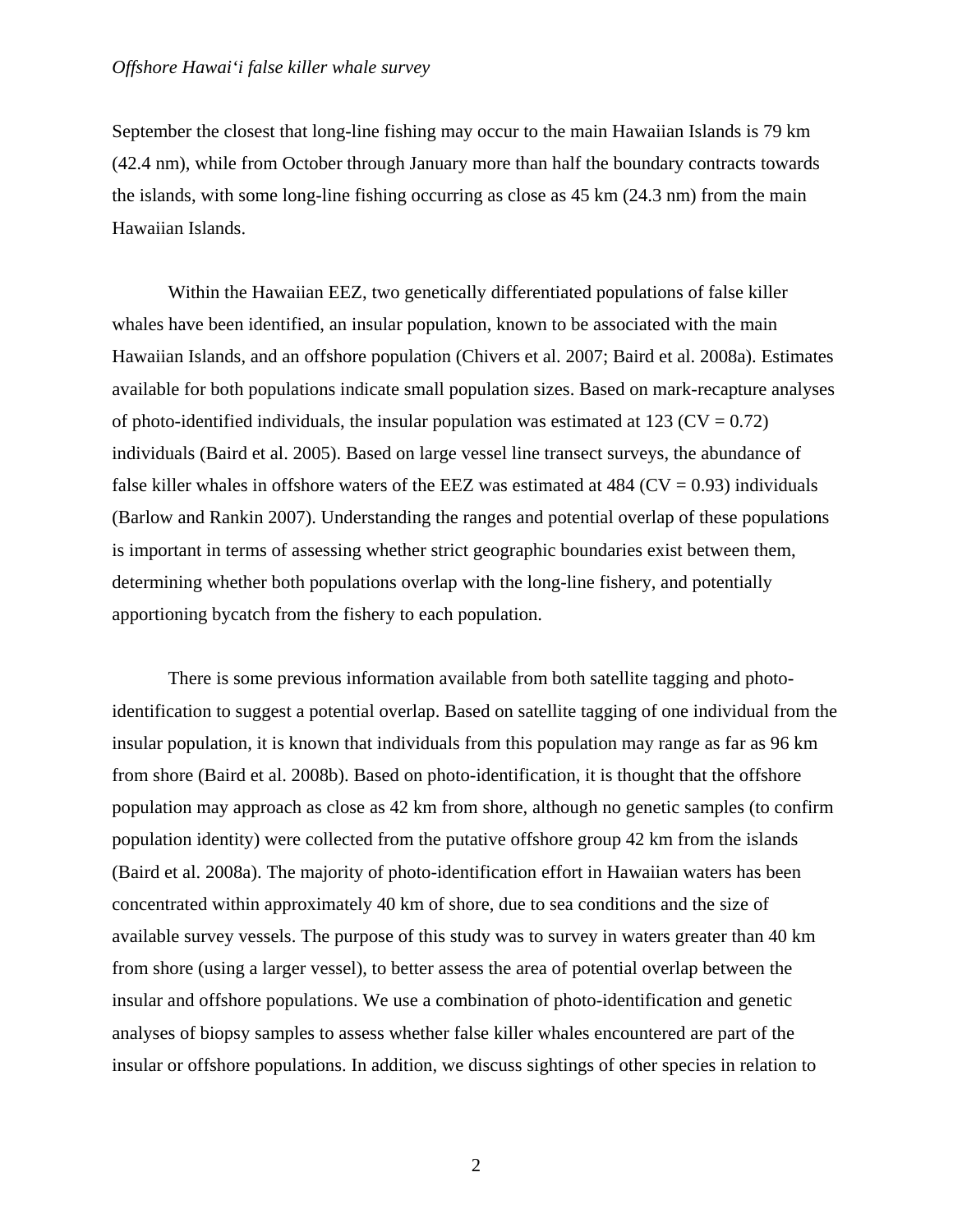what is known of their distribution and encounter rates based on long-term surveys off the island of Hawai'i.

## **Methods**

 Ten days of surveys were undertaken in April, May, and July 2008. The primary research vessel used was a 16-m power vessel (nine days of surveys), with one day of survey undertaken from an 8.4 m power vessel. The surveys were based out of Honokohau Harbor on the west side of the island of Hawai'i to take advantage of the large lee extending offshore, with the bulk of the island deflecting the predominant easterly trade winds. Most surveys departed prior to sunrise in order to maximize survey effort in the primary study area (>40 km from shore). Survey routes typically involved a direct transit offshore until the vessel reached 40 km from shore. Once >40 km, the survey routes diverged, attempting to cover as broad an area as possible west of the island of Hawai'i, while trying to remain in areas of Beaufort 3 or less, and simultaneously minimizing overlap with previous survey tracklines. During each survey five to six observers scanned 360 degrees around the survey vessel, either unaided or with binoculars. During the first three days of surveys a towed 90-m four element hydrophone array was monitored intermittently to assist with detection. Vessel locations were automatically recorded using a GPS every five minutes to document survey tracklines, and sea state was noted as it changed.

 When cetaceans were observed, the group was approached for species confirmation, group size was estimated, and the location of the group was recorded. For false killer whales and other species for which photo-identification catalogs exist (e.g., rough-toothed dolphins), attempts were made to photograph all individuals present for the purposes of individual identification. Biopsy samples were collected from some groups for genetic studies, using either a pole-spear (for bowriding individuals) or a crossbow, with 25 mm biopsy tips. After collection biopsy samples were stored on ice while on the research vessel and then stored at -20°C until transport to the Southwest Fisheries Science Center.

Depth, slope, and distance to shore were extracted for all effort and sighting locations by overlaying point location data on a bathymetric raster surface in ArcGIS Version 9.2 (ESRI,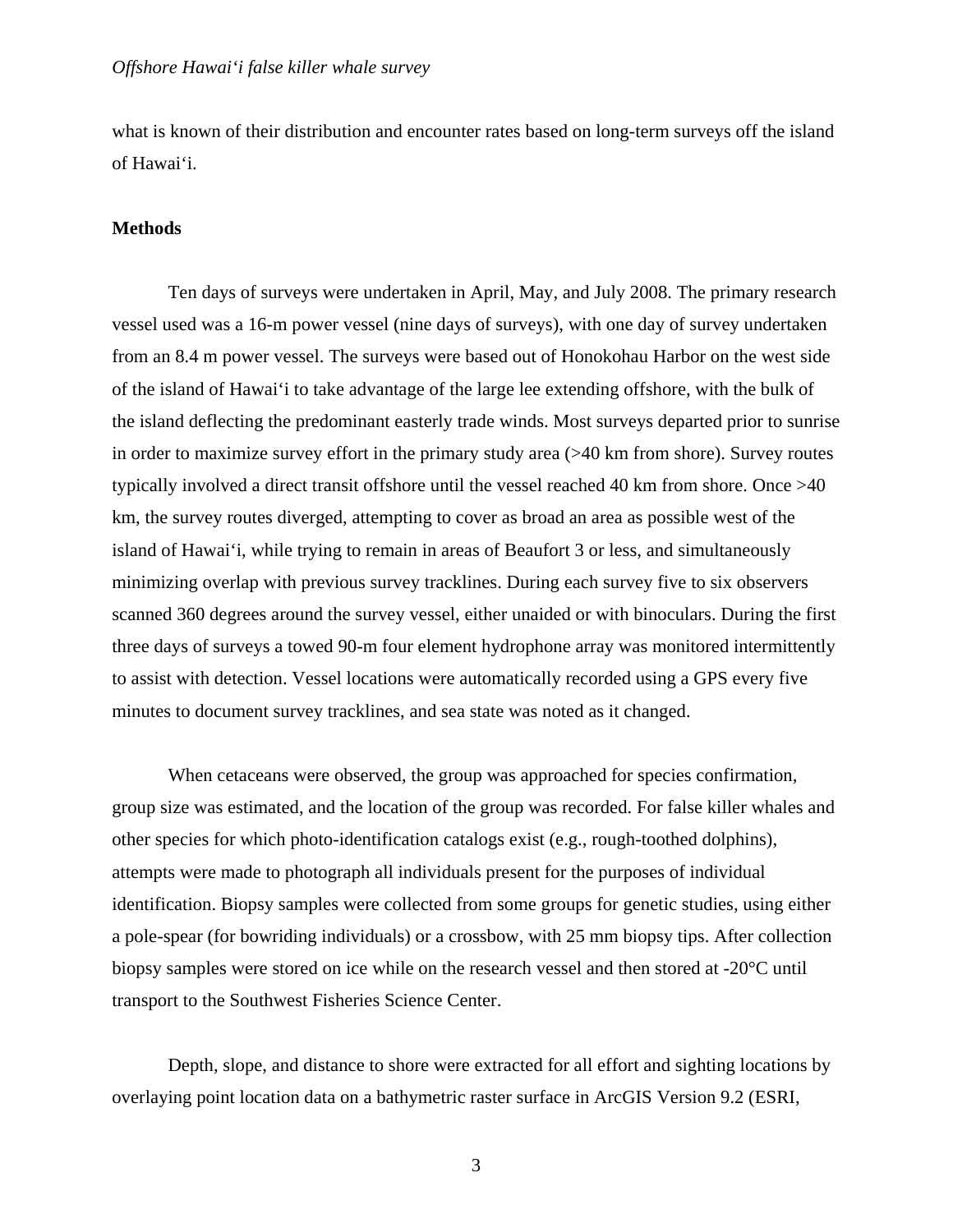Redlands, California). Depths (in meters) were transferred to point locations using the 'intersect point tool' in Hawth's analysis tools (Beyer 2004). A 50 m x 50 m multibeam synthesis bathymetry model from the Hawai'i Mapping Research Group<sup>1</sup> was used. The model had areas of no data, so the grid was overlaid on a 3-arc second (90 m x 90 m) U.S. Coastal Relief Model bathymetry from the National Geophysical Data Center<sup>2</sup> to provide 90 m resolution data where 50 m resolution data were absent.

False killer whale photographs were sorted by individual and matched among encounters and to an existing photo-identification catalog following the protocol described by Baird et al. (2008a). The existing catalog contained 152 distinctive/very distinctive individuals (individuals with multiple dorsal fin notches that could be identified among encounters even with fair or poor quality photos; see Baird et al. (2008a)) documented from around the main Hawaiian Islands from 1986 through 2007. Genetic analyses of false killer whale biopsy samples were undertaken at the Southwest Fisheries Science Center using previously described methods (Chivers et al. 2007).

### **Results and Discussion**

 Surveys were undertaken on three days in April, four days in May, and three days in July, 2008, spanning two of Hawai'i's oceanographic seasons, winter (February-April) and spring (May-July; Flament 1996). A total of 1,850 km of survey trackline were covered during daylight hours, with 109.7 hours of survey effort. Almost three quarters (74.5%) of survey effort was in depths greater than 3,000 m, and surveys covered areas out to 129 km from shore (Figure 1, Figure 2). Sea states were generally favorable for sighting cetaceans, with 87.0% of the survey effort in Beaufort sea state of 3 or less, and 64.7% in Beaufort 2 or less. Sea states were similar in waters less than 40 km from shore (average Beaufort 2.2) and greater than 40 km from shore (average Beaufort 2.5), although swells in offshore waters limited photography, biopsy sampling and tagging of individuals encountered.

 1 Available from http://www.soest.hawaii.edu/HMRG/Multibeam/index.php

<sup>&</sup>lt;sup>2</sup>Available from http://www.ngdc.noaa.gov/mgg/coastal/coastal.htm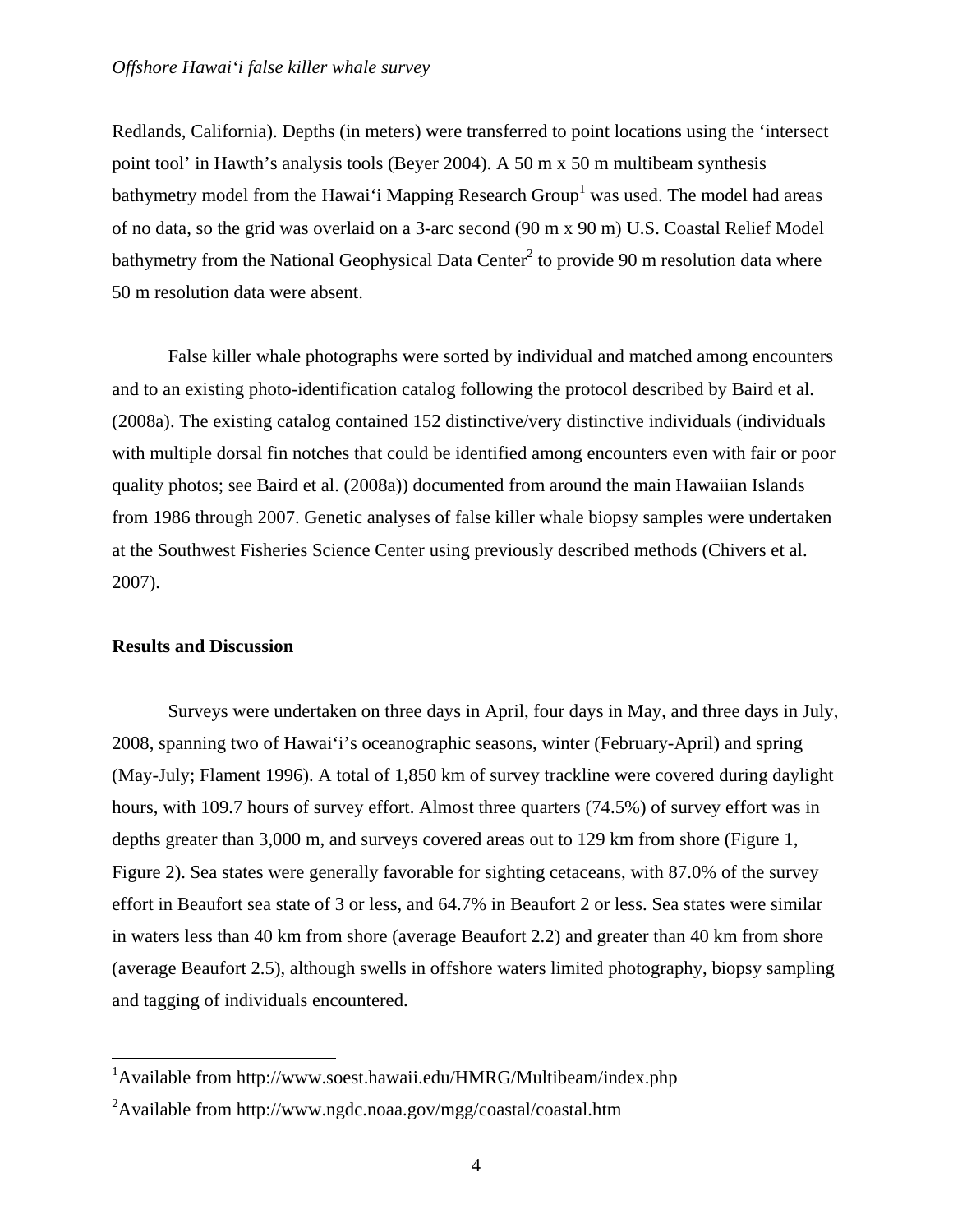## *Offshore Hawai'i false killer whale survey*

 A total of 40 sightings of nine species of odontocetes were documented. Relative species encounter rates during these surveys differed from surveys undertaken off the island from 2002 through 2007 (Table 1). Several species (rough-toothed dolphins, striped dolphins, Risso's dolphins) were encountered at much higher rates during the current study than during previous research (Table 1). For example, despite 24,466 km of search effort spread over 11 months of the year (1,574 hours; Baird et al. unpublished), Risso's dolphins and striped dolphins had only previously been encountered two and 13 times off the island, respectively, while with less than 8% of that effort we encountered Risso's dolphins three times and striped dolphins five times during the 2008 surveys. The differences in relative species encounter rates reflect the typically deep-water habits of those species (Table 1; Baird et al. 2008c) and the offshore distribution of survey coverage (Figure 1), rather than any seasonal differences in survey effort.

 Three species (rough-toothed dolphins, striped dolphins and false killer whales) were seen on the slopes of Jaggar Seamount, and sperm whales were seen on Indianapolis Seamount (Figure 2). In total, three groups of false killer whales were documented, all over a 2-day period in April 2008 (April 21, 22). Although false killer whales were sighted further from shore than any other species (distances of 106.5, 111.8 and 123.8 km), depths of false killer whale sightings were among the shallowest documented (1,463 m, 2,000 m 2,727 m) of all species due to the clustering of sightings on Jaggar Seamount (Table 2). Identification photographs were obtained from all three encounters (864 photos total), and biopsy samples were obtained from two of the three encounters (three samples total, from the two encounters on April 21). One individual, from the second encounter on April 21, was satellite tagged to examine movements; results of this work are reported elsewhere (Baird et al. 2008b). Bowriding was documented during all three encounters, and three instances of predation on unidentified large fish were observed in two of the three encounters. From the photographs, 15 individual false killer whales were documented with good or excellent quality photographs. Of these, 13 were considered distinctive or very distinctive, and two were considered slightly distinctive. There were no matches among the three encounters, and a comparison to the photo-identification catalog of Baird et al. (2008a) indicated no matches. The lack of matches to the catalog of Baird et al. (2008a) suggest these individuals are not part of the insular population. Baird et al. (2008a) note that on average, the proportion of distinctive and very distinctive individuals within groups documented on multiple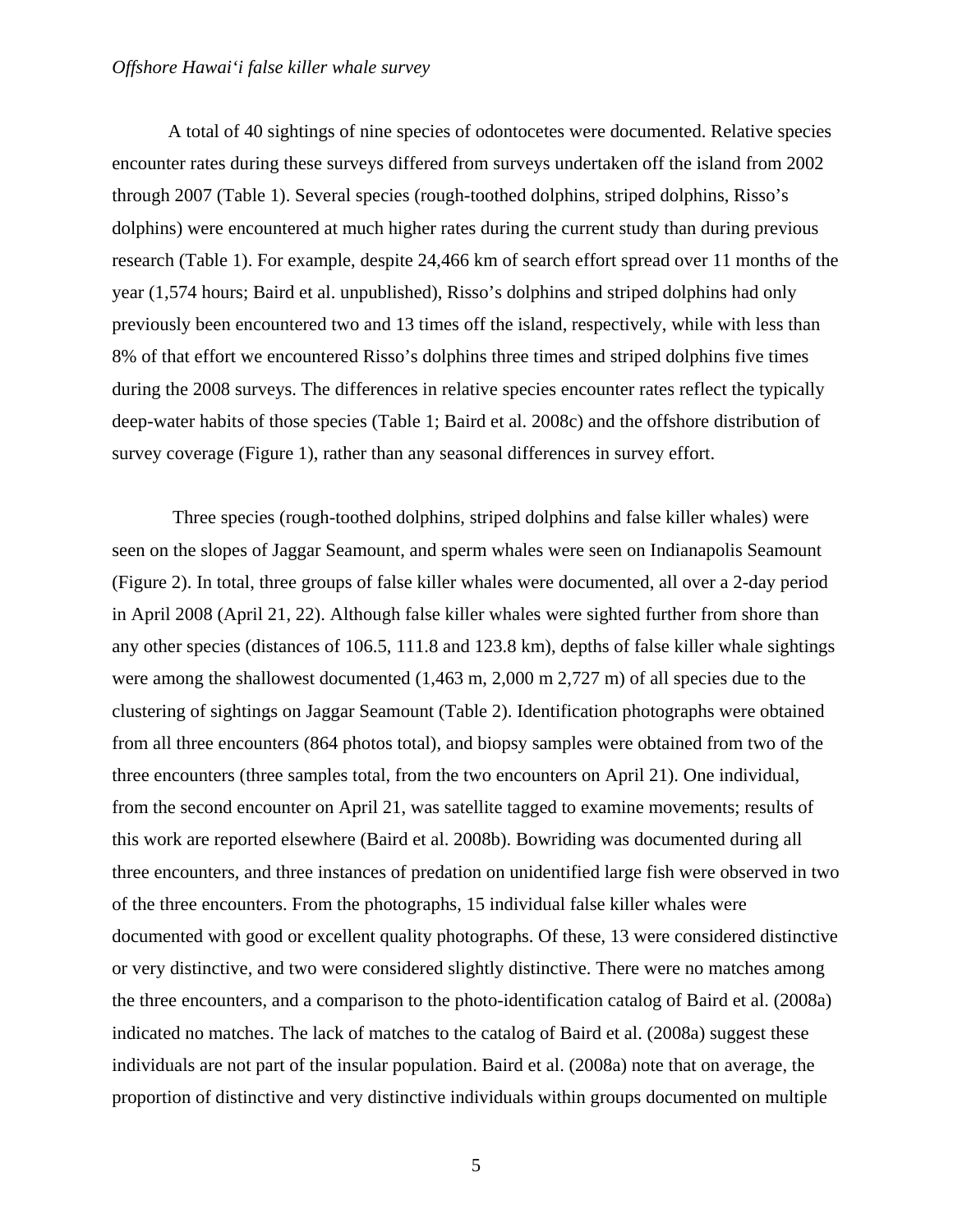occasions was 76.8%, and other than one putative offshore group seen 42-70 km from shore, the largest group with no matches to the catalog was two individuals.

 The suggestion that these individuals are not part of the insular population was supported by genetic analyses. Mitochondrial DNA haplotypes for the three false killer whales biopsy sampled were all of the "pelagic" type (see Fig. 3 in Chivers et al. 2007). One sequence was identical to haplotype 9, the most common eastern North Pacific haplotype documented from false killer whales sampled off Mexico, Palmyra Atoll and in offshore waters of the Hawaiian EEZ. The other two samples had the same, previously undocumented, haplotype, two base pairs different from haplotype 21, which was identified from a false killer whale sampled in the Indian Ocean (Chivers et al. 2007). While this apparent spatial incongruence is likely due to the limitations of the available genetic samples from across the North Pacific, the relationship suggests these animals are not part of the insular population.

# **Acknowledgements**

Offshore surveys were funded by the Pacific Islands Fisheries Science Center with funding coordinated by Dave Johnston and Bud Antonelis. We would like to thank Gabe Legay, the captain of the New Horizon, for his help during these surveys. A number of individuals assisted during the surveys, including Adam Bailey, Jay Barlow, Andrea Bendlin, Annie Douglas, Bryce Groark, Allan Ligon, Damian Martinez, Erin Oleson, Darin Padula, Darren Roberts, Mai Sakai, and Deron Verbeck. This research was undertaken under NMFS Scientific Research Permits No. 731-1509 (issued to RWB) and No. 774-1714 (issued to the Southwest Fisheries Science Center).

# **Literature Cited**

- Baird, R.W., A.M. Gorgone, D.L. Webster, D.J. McSweeney, J.W. Durban, A.D. Ligon, D.R. Salden, and M.H. Deakos. 2005. False killer whales around the main Hawaiian islands: an assessment of inter-island movements and population size using individual photoidentification**.** Report prepared under Order No. JJ133F04SE0120 from the Pacific Islands Fisheries Science Center, National Marine Fisheries Service.
- Baird, R.W., A.M. Gorgone, D.J. McSweeney, D.L. Webster, D.R. Salden, M.H. Deakos, A.D. Ligon, G.S. Schorr, J. Barlow and S.D. Mahaffy. 2008a. False killer whales (*Pseudorca crassidens*) around the main Hawaiian Islands: long-term site fidelity, inter-island movements, and association patterns. Marine Mammal Science 24:591-612.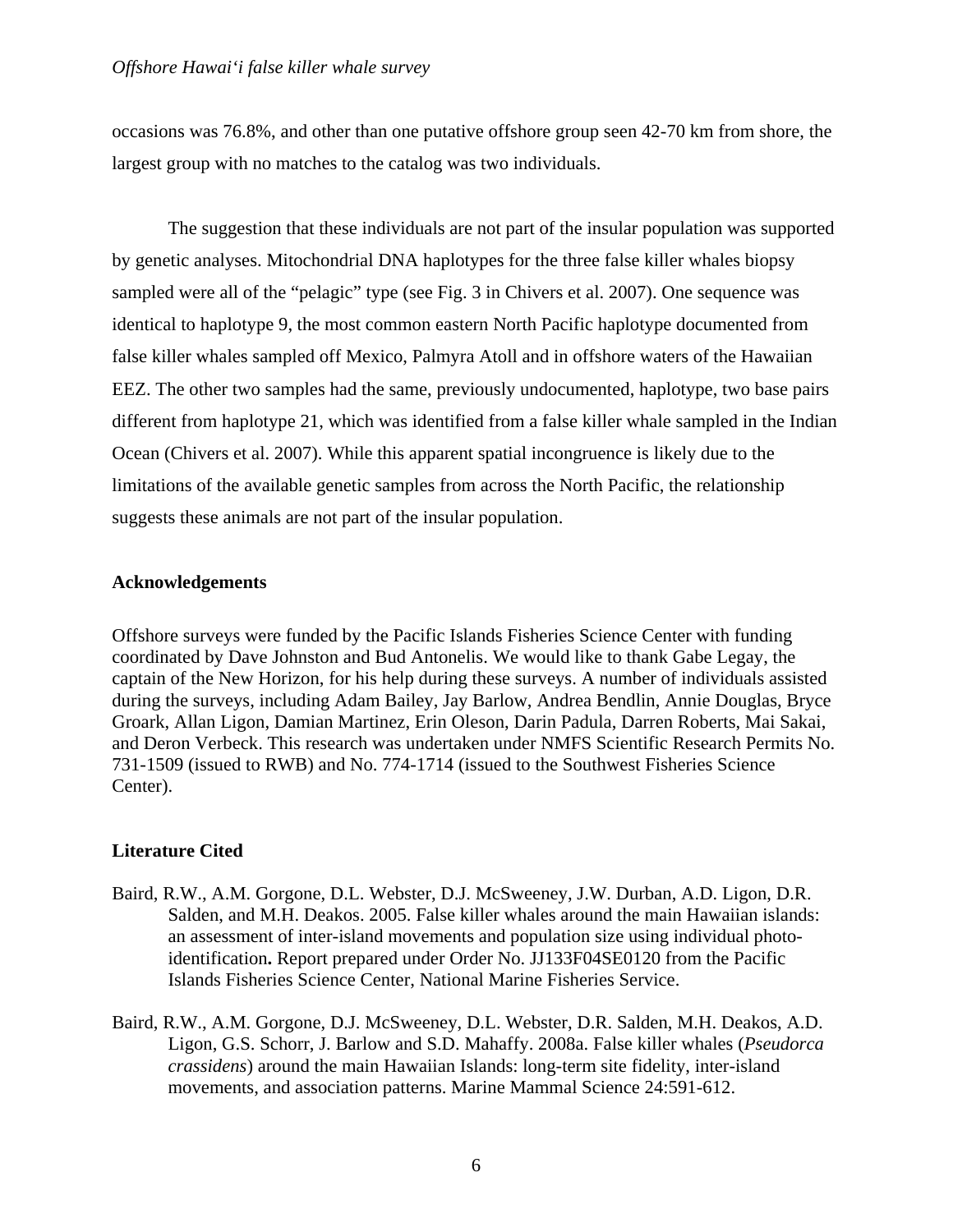- Baird, R.W., G.S. Schorr, D.L. Webster, D.J. McSweeney, M.B. Hanson and R.D. Andrews. 2008b. Movements of satellite-tagged false killer whales around the main Hawaiian Islands. Document to be submitted to the Pacific Scientific Review Group, Kihei, HI, November 2008.
- Baird, R.W., D.L. Webster, S.D. Mahaffy, D.J. McSweeney, G.S. Schorr and A.D. Ligon. 2008c. Site fidelity and association patterns in a deep-water dolphin: rough-toothed dolphins (*Steno bredanensis*) in the Hawaiian Archipelago. Marine Mammal Science 24:535-553.
- Barlow, J., and S. Rankin. 2007. False killer whale abundance and density: preliminary estimates for the PICEAS study area south of Hawaii and new estimates for the US EEZ around Hawaii. Administrative Report LJ-07-02.
- Carretta, J. V., K. A. Forney, M. M. Muto, J. Barlow, J. Baker, B. Hanson and M. S. Lowry. 2007. U.S. Pacific marine mammal stock assessments: 2006. NOAA-Tech. Mem. NMFS-SWFSC-398. 317p.
- Chivers, S.J., R.W. Baird, D.J. McSweeney, D.L. Webster, N.M. Hedrick, and J.C. Salinas. 2007. Genetic variation and evidence for population structure in eastern North Pacific false killer whales (*Pseudorca crassidens*). Canadian Journal of Zoology 85:783-794.
- Flament, P. 1996. The ocean atlas of Hawaii. University of Hawaii. http://radlab.soest.hawaii.edu/atlas/
- Forney, K. A. and D. Kobayashi. 2007. Updated estimates of mortality and injury of cetaceans in the Hawaii-based longline fishery, 1994-2005. NOAA Tech. Mem. NMFS-SWFSC-412.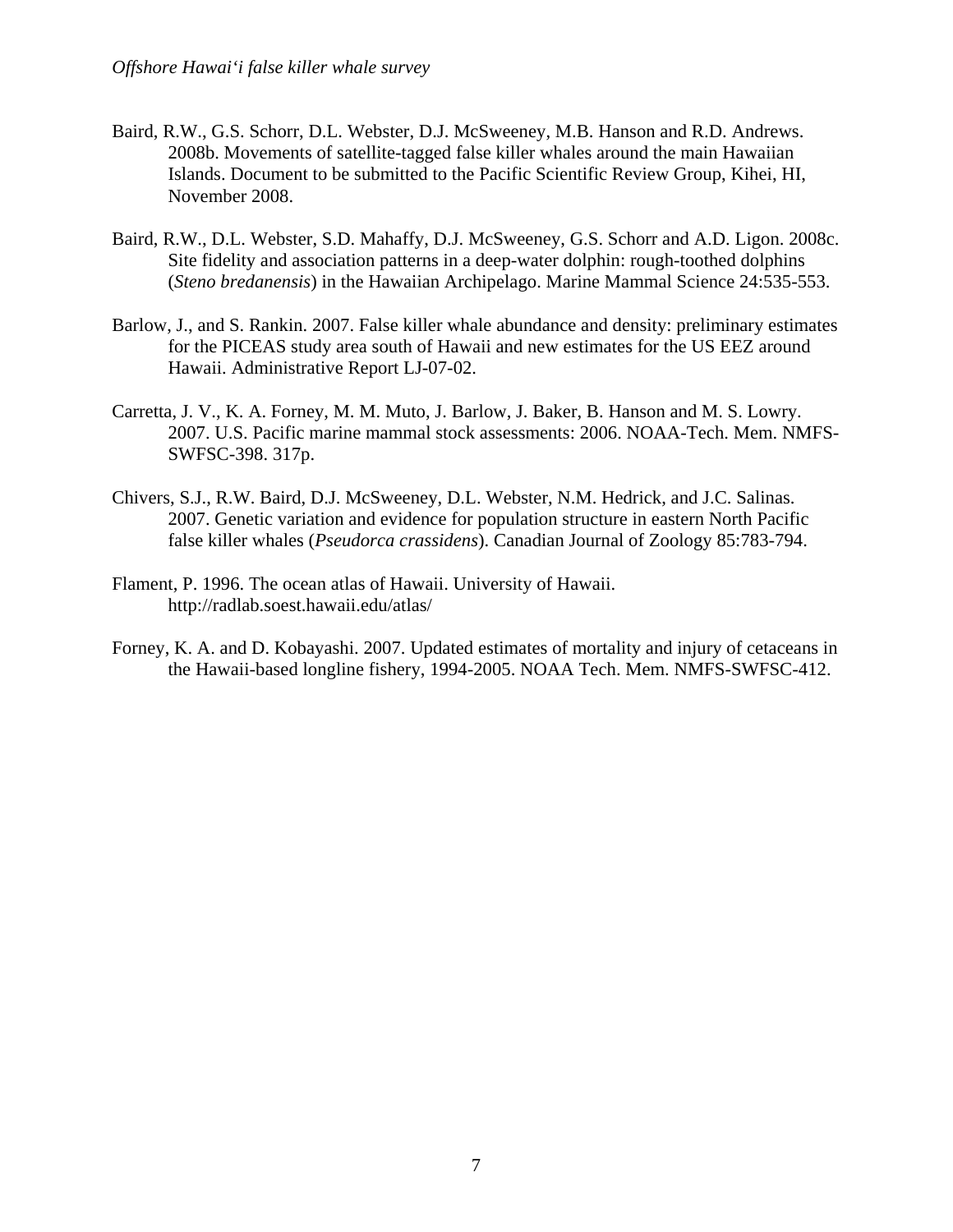| Species                     | Group size     | #                           | $\%$      | $\%$      | Depth $(m)$               | Distance from shore    |
|-----------------------------|----------------|-----------------------------|-----------|-----------|---------------------------|------------------------|
|                             | Median         | sightings                   | sightings | sightings | median, range             | (km)                   |
|                             | (range)        | this                        | this      | 2002-     |                           | Median, range          |
|                             |                | study                       | study     | 2007*     |                           |                        |
| Rough-toothed dolphin       | $6(2-40)$      | 11                          | 27.5      | 10.5      | $4,316(1,658-4,739)$      | $29.9(8.7-99.1)$       |
| Pantropical spotted dolphin | $45(20-120)$   | 9                           | 22.5      | 25.4      | $4,692$ $(3,766 - 4,800)$ | $44.5(31.7 - 57.3)$    |
| Striped dolphin             | $35(20-38)$    | 5                           | 12.5      | 2.1       | $4,617(2,495-4,790)$      | $48.4(30.6-97.1)$      |
| Short-finned pilot whale    | $12(2-20)$     | 5                           | 12.5      | 24.7      | $1,749$ $(1,213 - 3,085)$ | $7.3(3.2-37.1)$        |
| Risso's dolphin             | $4(4-4)$       | 3                           | 7.5       | 0.3       | $4,419$ $(3,750 - 4,739)$ | $56.5(44.7 - 57.4)$    |
| False killer whale          | $14(5-18)$     | 3                           | 7.5       | 1.8       | $2,000(1,463 - 2,728)$    | $111.8(106.4 - 123.8)$ |
| Sperm whale                 | 9, 13          | $\mathcal{D}_{\mathcal{L}}$ | 5.0       | 3.1       | 4,220, 4,645              | 41.5, 71.2             |
| Bottlenose dolphin          | $\overline{2}$ |                             | 2.5       | 3.7       | 397                       | 9.2                    |
| Dwarf sperm whale           |                |                             | 2.5       | 3.6       | 4,724                     | 40.2                   |
| Total                       |                | 40                          |           |           |                           |                        |

Table 1. Sightings by species, with information on group size and habitat use and a comparison to relative encounter rates from sightings from surveys off the island of Hawai'i from 2002-2007\*.

\*Baird et al. unpublished data (618 sightings of 17 species based on 24,466 km (1,574 hours) of search effort).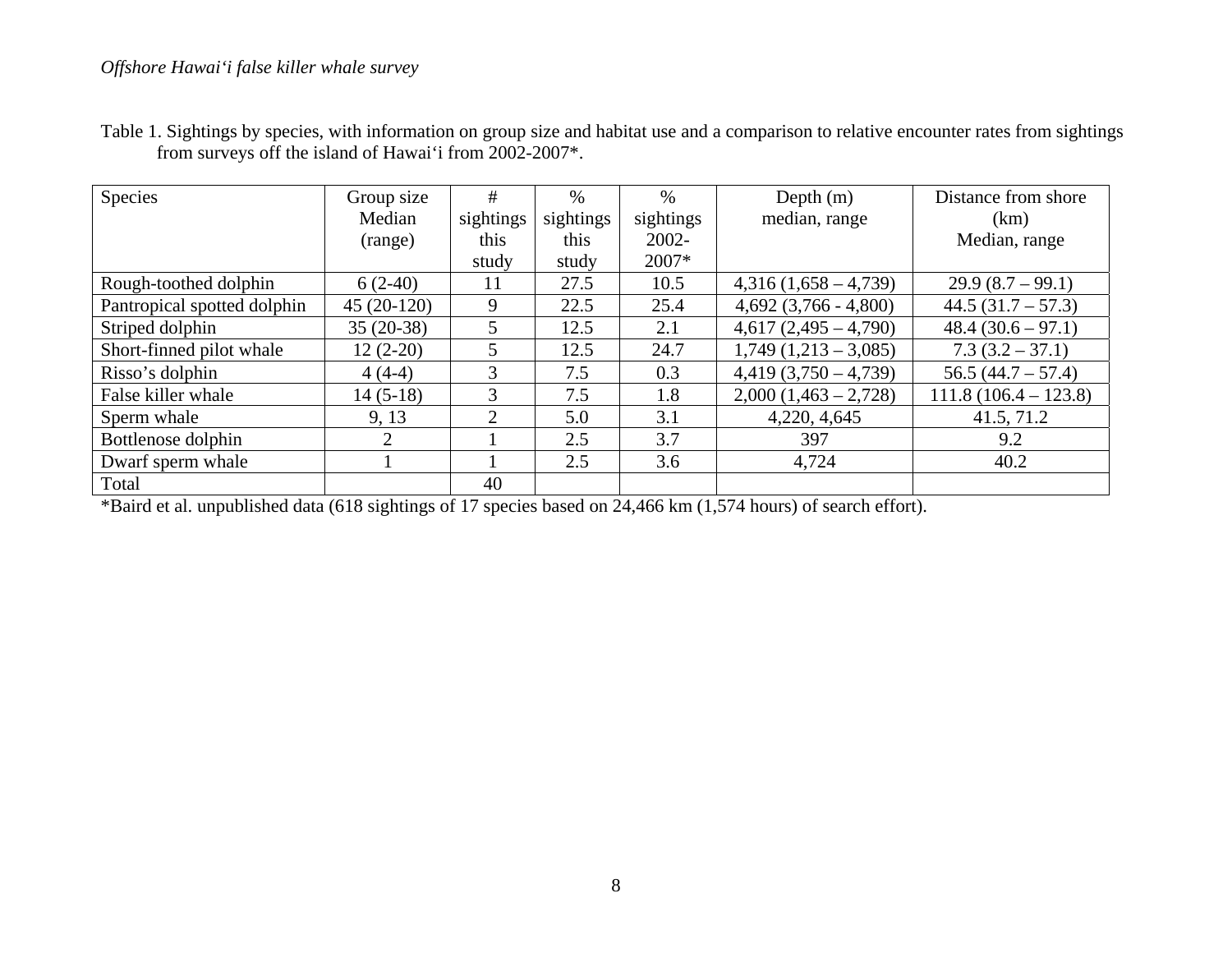

Figure 1. Distribution of survey effort by depth (top) and by distance from shore (bottom). The relative lack of survey effort in depths of less than 1000 m due to the steep bathymetry immediately offshore of Honokohau Harbor and typical departures prior to sunrise.